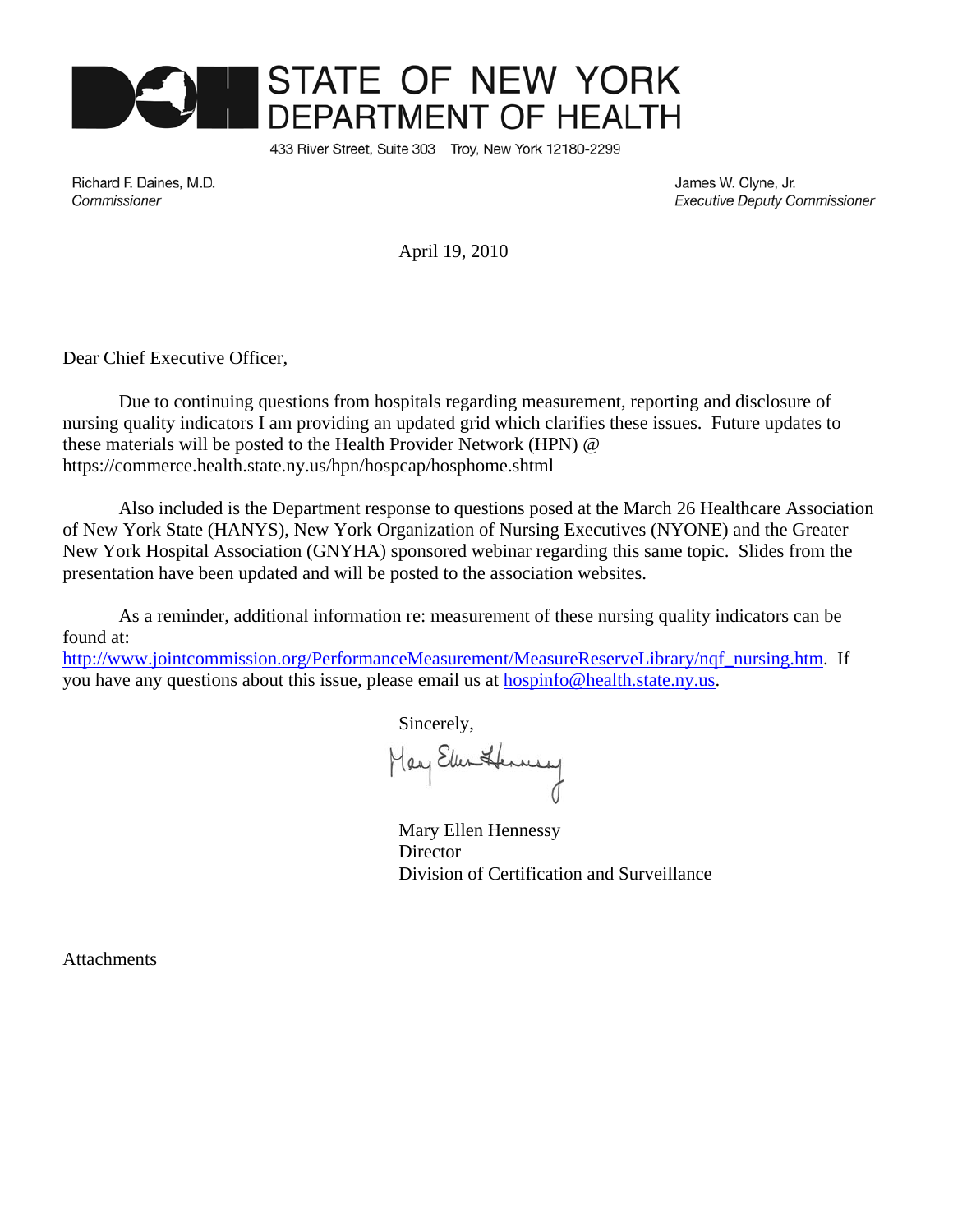## **04/16/2010**

| <b>Population &amp; Unit Type</b><br><b>Categories</b>        | Patient Falls with<br>Injury | Nosocomial Pressure<br>Ulcer | CAUTI       | <b>CLABSI/ULABSI</b> | VAP         | Number of Nursing<br><b>Staff</b> | Percent of Nursing<br><b>Staff</b> | Nursing hours per<br>patient day | Nurse: Patient Ratio    | <b>Survey Findings</b><br>Complaints and |
|---------------------------------------------------------------|------------------------------|------------------------------|-------------|----------------------|-------------|-----------------------------------|------------------------------------|----------------------------------|-------------------------|------------------------------------------|
| <b>Neonatal In-Patient</b><br>Level III/IV Critical Care      |                              |                              |             | $\mathbf X$          | $\mathbf X$ | $\mathbf X$                       | $\mathbf X$                        | $\mathbf X$                      | $\overline{X}$          | $\mathbf X$                              |
| Level II Intermediate                                         |                              |                              |             |                      |             | $\mathbf X$                       | $\boldsymbol{\mathrm{X}}$          | $\mathbf X$                      | $\overline{X}$          | $\mathbf X$                              |
| Level I Continuing Care                                       |                              |                              |             |                      |             | $\mathbf X$                       | $\overline{X}$                     | $\mathbf X$                      | $\mathbf X$             | $\overline{X}$                           |
| Well Baby Nursery                                             |                              |                              |             |                      |             | $\mathbf X$                       | $\boldsymbol{\mathrm{X}}$          |                                  |                         | $\mathbf X$                              |
| Mixed Acuity                                                  |                              |                              |             |                      |             | $\mathbf X$                       | $\mathbf X$                        |                                  |                         | $\mathbf X$                              |
| <b>Pediatric In-Patient</b><br><b>Critical Care-Pediatric</b> |                              | X                            | $\mathbf X$ | $\mathbf X$          | $\mathbf X$ | $\overline{\mathbf{X}}$           | $\overline{X}$                     | X                                | $\mathbf X$             | $\overline{X}$                           |
| <b>Step Down</b>                                              |                              | $\mathbf X$                  |             |                      |             | $\mathbf X$                       | $\mathbf X$                        | $\mathbf X$                      | $\mathbf X$             | $\mathbf X$                              |
| Medical                                                       |                              | $\mathbf X$                  |             |                      |             | $\mathbf X$                       | $\overline{X}$                     | $\mathbf X$                      | $\overline{\text{X}}$   | $\overline{X}$                           |
| Surgical                                                      |                              | $\mathbf X$                  |             |                      |             | $\mathbf X$                       | $\mathbf X$                        | $\mathbf X$                      | $\mathbf X$             | $\mathbf X$                              |
| Med-Surg Combined                                             |                              | $\mathbf X$                  |             |                      |             | $\mathbf X$                       | $\mathbf X$                        | $\mathbf X$                      | $\mathbf X$             | $\mathbf X$                              |
| Mixed Acuity                                                  |                              | $\mathbf X$                  |             |                      |             | $\mathbf X$                       | $\mathbf X$                        |                                  |                         | $\mathbf X$                              |
| <b>Adult In-Patient</b><br><b>Critical Care-Adult</b>         | $\mathbf X$                  | $\mathbf X$                  | $\mathbf X$ | $\mathbf X$          | $\mathbf X$ | $\mathbf X$                       | $\overline{X}$                     | $\mathbf X$                      | $\mathbf X$             | $\mathbf X$                              |
| <b>Step Down</b>                                              | $\mathbf X$                  | $\mathbf X$                  |             |                      |             | $\overline{\mathbf{X}}$           | $\overline{X}$                     | $\mathbf X$                      | $\overline{\mathbf{X}}$ | $\overline{X}$                           |
| Medical                                                       | $\mathbf X$                  | $\mathbf X$                  |             |                      |             | $\mathbf X$                       | $\mathbf X$                        | $\mathbf X$                      | $\mathbf X$             | $\mathbf X$                              |
| Surgical                                                      | $\mathbf X$                  | $\mathbf X$                  |             |                      |             | $\mathbf X$                       | $\boldsymbol{\mathrm{X}}$          | $\mathbf X$                      | $\overline{\text{X}}$   | $\mathbf X$                              |
| Med-Surg Combined                                             | X                            | $\mathbf X$                  |             |                      |             | $\mathbf X$                       | X                                  | $\mathbf X$                      | $\mathbf X$             | $\boldsymbol{X}$                         |
| Obstetrics                                                    |                              |                              |             |                      |             | $\mathbf X$                       | $\mathbf X$                        |                                  |                         | $\boldsymbol{\mathrm{X}}$                |
| <b>Skilled Nursing Unit</b>                                   |                              |                              |             |                      |             | $\mathbf X$                       | $\mathbf X$                        |                                  |                         | $\mathbf X$                              |
| Mixed Acuity                                                  |                              |                              |             |                      |             | $\mathbf X$                       | $\overline{X}$                     |                                  |                         | $\overline{X}$                           |
| <b>Critical Access Unit</b>                                   | X                            | X                            |             |                      |             | $\mathbf X$                       | $\mathbf X$                        | $\mathbf X$                      | $\mathbf X$             | $\mathbf X$                              |
| Psychiatric<br>Adult                                          |                              |                              |             |                      |             | $\mathbf X$                       | $\mathbf X$                        | $\mathbf X$                      | $\mathbf X$             | X                                        |
| Adolescent                                                    |                              |                              |             |                      |             | $\mathbf X$                       | $\mathbf X$                        | $\mathbf X$                      |                         | $\boldsymbol{\mathrm{X}}$                |
| Child/Adolescent                                              |                              |                              |             |                      |             | $\mathbf X$                       | $\mathbf X$                        | $\mathbf X$                      |                         | $\boldsymbol{\mathrm{X}}$                |
| Child                                                         |                              |                              |             |                      |             | $\mathbf X$                       | $\mathbf X$                        | $\mathbf X$                      |                         | X                                        |

Geropsych X X X X

## **An "X" is noted in the column beneath the indicator when it applies to the unit listed.**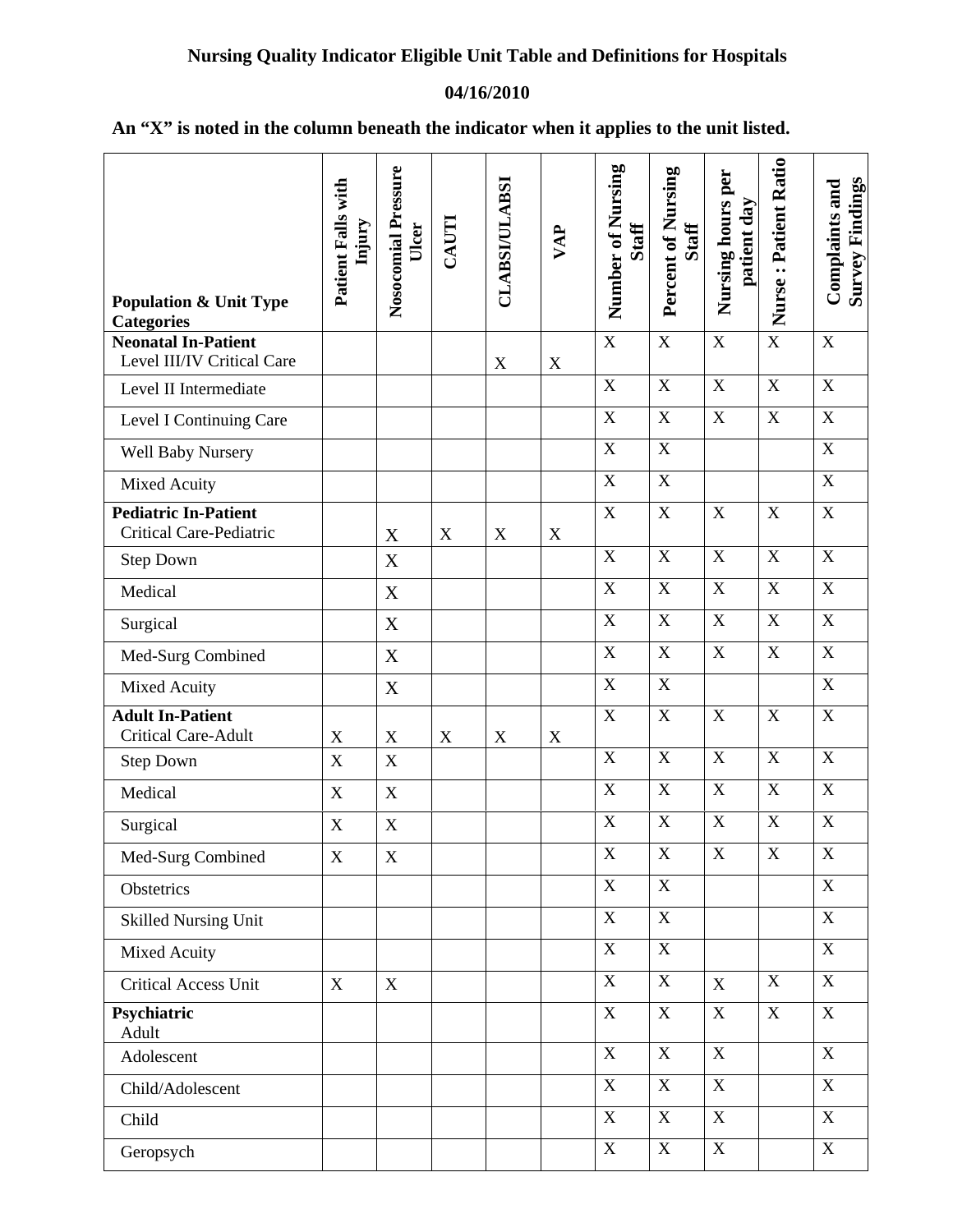| Turbing Quanty murtuut Engloic Cint Tuore and Demnitons for Hospitals |                              |                              |       |                      |     |                                   |                                    |                                     |                         |                                                 |
|-----------------------------------------------------------------------|------------------------------|------------------------------|-------|----------------------|-----|-----------------------------------|------------------------------------|-------------------------------------|-------------------------|-------------------------------------------------|
| <b>Population &amp; Unit Type</b><br><b>Categories</b>                | Patient Falls with<br>Injury | Nosocomial Pressure<br>Ulcer | CAUTI | <b>CLABSI/ULABSI</b> | VAP | Number of Nursing<br><b>Staff</b> | Percent of Nursing<br><b>Staff</b> | per<br>patient day<br>Nursing hours | Nurse: Patient Ratio    | <b>Survey Findings</b><br><b>Complaints and</b> |
| <b>Behavioral Health</b>                                              |                              |                              |       |                      |     | $\overline{\mathbf{X}}$           | $\overline{X}$                     | $\overline{X}$                      | $\overline{\mathbf{X}}$ | $\overline{X}$                                  |
| Specialty                                                             |                              |                              |       |                      |     | $\mathbf X$                       | $\mathbf X$                        | $\mathbf X$                         | $\mathbf X$             | $\mathbf X$                                     |
| Multiple Unit Types                                                   |                              |                              |       |                      |     | $\mathbf X$                       | $\mathbf X$                        | $\overline{X}$                      | $\mathbf X$             | $\overline{X}$                                  |
| Other Psychiatric Unit                                                |                              |                              |       |                      |     | $\mathbf X$                       | $\mathbf X$                        |                                     |                         | $\overline{X}$                                  |
| <b>Rehab In-Patient</b><br>Adult                                      | X                            | $\mathbf X$                  |       |                      |     | $\overline{\mathbf{X}}$           | $\overline{X}$                     | $\mathbf X$                         | $\mathbf X$             | $\overline{X}$                                  |
| Pediatric                                                             |                              |                              |       |                      |     | $\mathbf X$                       | $\mathbf X$                        |                                     |                         | $\mathbf X$                                     |
| Mixed Acuity                                                          |                              |                              |       |                      |     | $\mathbf X$                       | $\mathbf X$                        |                                     |                         | $\mathbf X$                                     |
| <b>Other</b><br><b>Ambulatory Care</b>                                |                              |                              |       |                      |     | $\overline{X}$                    | $\overline{X}$                     |                                     |                         | $\overline{X}$                                  |
| <b>Emergency Dept</b>                                                 |                              |                              |       |                      |     | $\mathbf X$                       | $\mathbf X$                        |                                     |                         | $\mathbf X$                                     |
| <b>Interventional Unit</b>                                            |                              |                              |       |                      |     | $\mathbf X$                       | $\mathbf X$                        |                                     |                         | $\mathbf X$                                     |
| Peri-operative                                                        |                              |                              |       |                      |     | $\mathbf X$                       | $\mathbf X$                        |                                     |                         | $\overline{X}$                                  |
| Other Unit                                                            |                              |                              |       |                      |     | $\mathbf X$                       | $\mathbf X$                        |                                     |                         | $\mathbf X$                                     |

## **Nursing Quality Indicator Eligible Unit Table and Definitions for Hospitals**

**NQF Unit designations** include the following type of inpatient units:

# **Critical Care:**

Highest level of care; includes all types of intensive care units. Optional specialty designations include: Burn, Cardiothoracic, Coronary Care, Medical, Neurology, Pulmonary, Surgical and Trauma ICU.

## **Step-Down:**

Units that provide care for adult patients requiring a lower level of care than critical care units and higher level of care than provided on medical-surgical units. Examples include progressive care or intermediate care units. Telemetry is not an indicator of acuity level. Optional specialty designations include: Med-Surg, Medical or Surgical Step-Down units.

## **Medical**

Units that care for adult patients admitted to medical services, such as internal medicine, family practice, or cardiology. Optional specialty designations include: BMT, Cardiac, GI, Infectious Disease, Neurology, Oncology, Renal or Respiratory Medical units.

# **Surgical**

Units that care for adult patients admitted to surgical services, such as general surgery, neurosurgery, or orthopedics.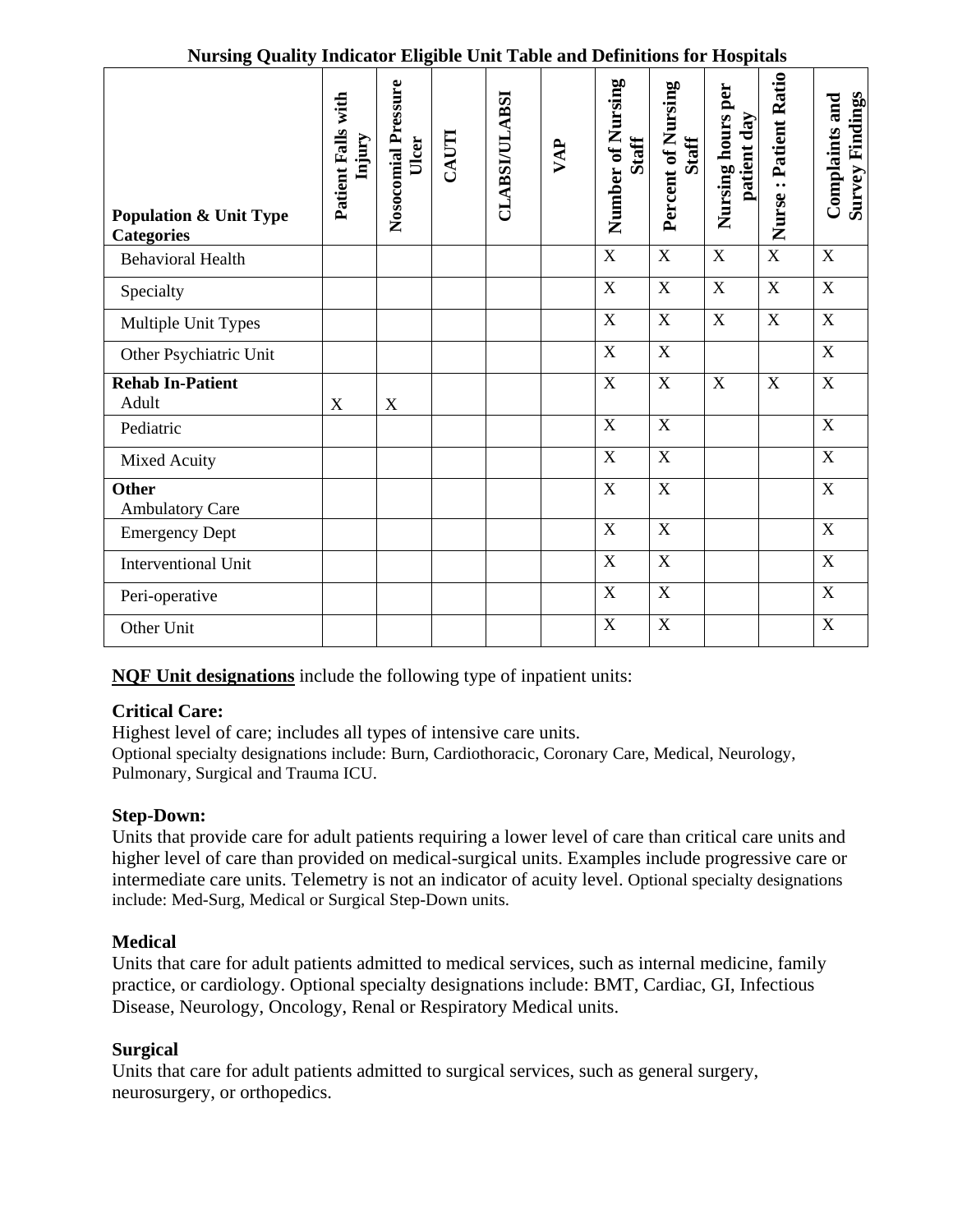## **Nursing Quality Indicator Eligible Unit Table and Definitions for Hospitals**

## **Med-Surg Combined**

Units that care for adult patients admitted to either medical or surgical services.

## **NQF injury levels**:

**Minor**-resulted in application of a dressing, ice, cleaning of a wound, limb elevation, or topical medication

**Moderate**-resulted in suturing, application of steri-strips/skin glue, or splinting

**Major**-resulted in surgery, casting, traction, or required consultation for neurological or internal injury

**Death**-the patient died as a result of injuries sustained from the fall (not from physiologic events causing the fall)

**Unlicensed Assistive Personnel (UAP)** Individuals trained to function in an assistive role to nurses in the provision of patient care, as delegated by and under the supervision of the registered nurse.

Additional information can be found at:

http://www.jointcommission.org/PerformanceMeasurement/MeasureReserveLibrary/nqf\_nursing.htm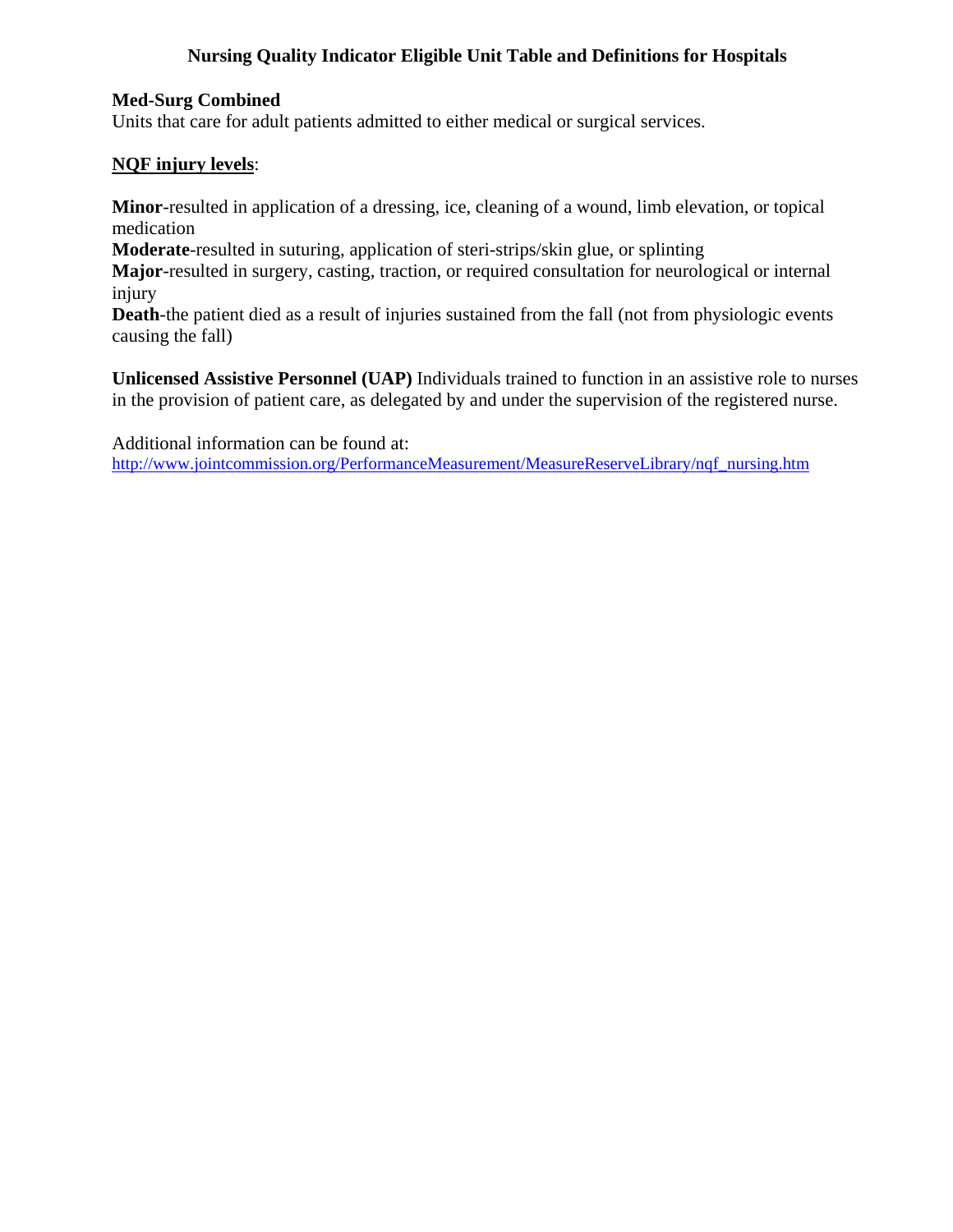# *General Information:*

- Law became effective March 15, 2010.
- Requires disclosure of specific nursing quality indicators upon request—may do more, i.e. put on website if facility chooses to do so.
- Disclosure must be <u>no later than 60 days</u> after request is received.
- Facility should have policies/procedures about how to respond to requests and keep a log of requests received and filled.
- Indicators to be disclosed as appropriate to the unit (see eligible unit table with definitions and nursing quality indicator measurement matrix):
	- o Hospital acquired pressure ulcers (HAPU) stage two or above
	- o Falls with injury
	- o Central line associated bloodstream infections
	- o Number of RNs, LPNs and UAP providing direct care per unit, per month
	- o Percent of RNs, LPNs and UAP providing direct care to total number of nursing staff per unit, per month
	- o Hours per patient day, per unit, per month
		- RN hours per patient
		- Nursing hours (RN+LPN+UAP) per patient day per unit, per month (NHPPD)
	- o Nurse-to-patient ratio
- Generally, data should be gathered on a monthly basis and aggregated quarterly; no less than 3 months (1 quarter), or more than 12 months (4 quarters) of data should be disclosed pursuant to a request. Data disclosed should be no older than 12 months.
- Resource information can be found at: http://www.jointcommission.org/PerformanceMeasurement/MeasureReserveLibrary/nqf\_nursing.htm

# *Frequently Asked Questions:*

# **I. GENERAL REPORTING REQUIREMENTS**

- 1. Will comparative data from other hospitals and/or regions be available? Response: The DOH will not be providing comparative data. Facilities are permitted to do so.
- 2. Should hospitals follow the NDNQI numerator/denominator definitions for each indicator? Response: Yes, the DOH has attempted to utilize the numerators and denominators used by NDNQI and endorsed by the National Quality Forum (NQF) to measure the indicators included in the law. The NQF endorsed nursing-sensitive care performance measures can be accessed by visiting:

http://www.jointcommission.org/PerformanceMeasurement/MeasureReserveLibrary/nqf\_nursing.htm

3. Will data be collected and provided in an electronic or a central repository? How will the information be made available to the public?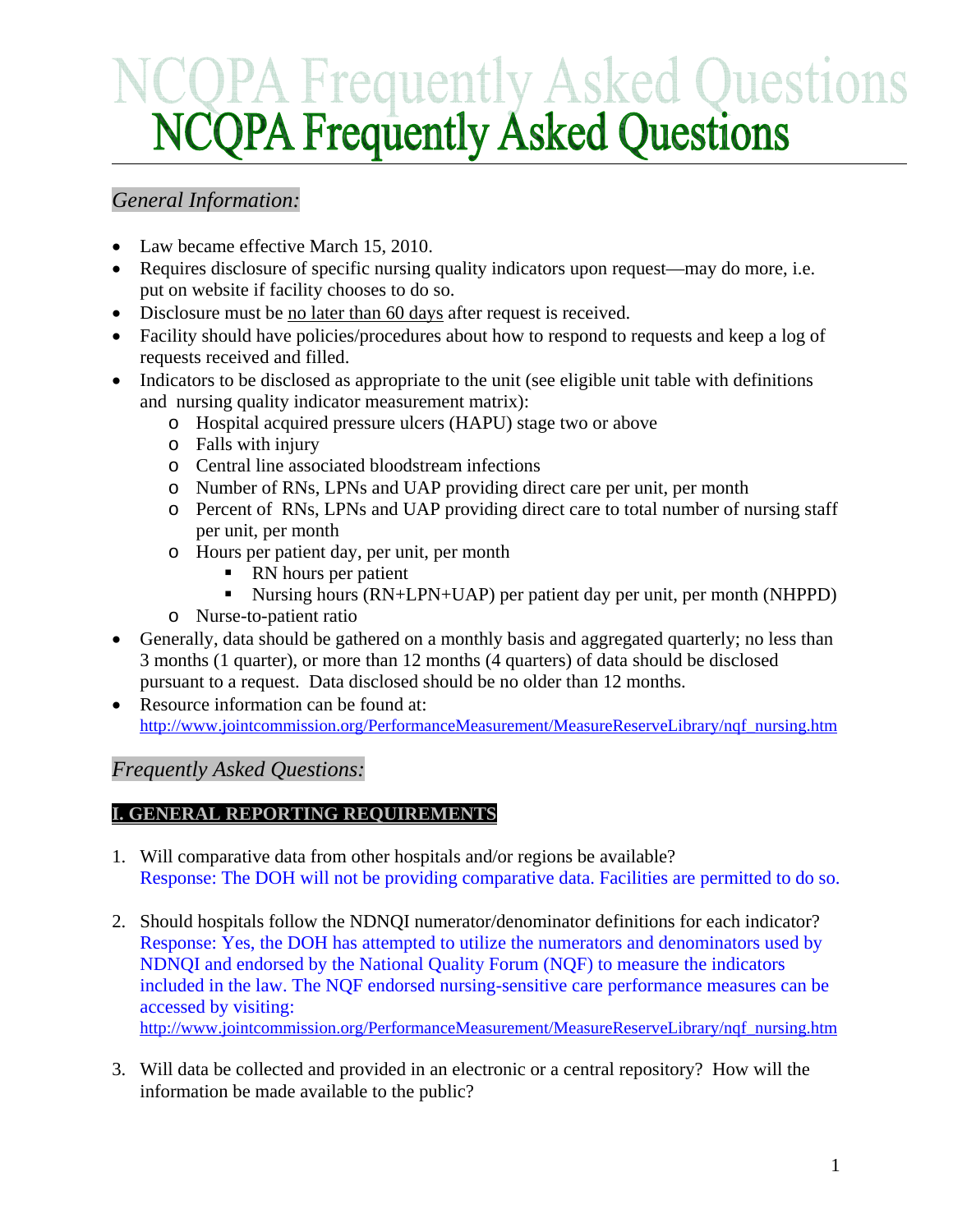Response: There will be no DOH managed central repository for data. Information will be made available to the public on a facility by facility basis upon request.

- 4. Is the NDNQI reporting system mandatory for NYS? Response: No.
- 5. Do organizations have to join the National Quality Forum and submit data? Response: There is no requirement that you join either NQF or NDNQI (National Database for Nursing Quality Indicators). For the purposes of compliance with the law and pending regulations , facilities do not need to submit data anywhere, but are required to have it available for disclosure to the public or other authorized requestors.
- 6. Do you foresee data regarding patient satisfaction related to nurse's care being part of required data collection in the future?

Response: Unless the language of the Nursing Quality Care Protection Act is amended the Department does not forsee patient satisfaction data related to nursing care being included in the data elements required for disclosure in relation to this law. However, this does not preclude the facility from disclosing this type of data to the public voluntarily or some other statutory or regulatory requirement from requiring the disclosure of this type of data to the public.

- 7. Are there prescribed thresholds for all of the required indicators? Response: The Department has not set thresholds that hospitals must attain.
- 8. With respect to the NDNQI data, for most of the data presented it is desirable to be in the 10th percentile. For NHPPD's it appears that it is desirable to be in the 90th percentile. Is there a concern that there could be misinterpretation of this data? Response: It is a facility decision to disclose where they fall along the measurement spectrum regarding quality indicator data. If this is a concern to the organization, it would seem appropriate for the facility to provide some discussion regarding your data in your disclosure.

# **II. SITE(S) FOR WHICH DATA IS REPORTED Q&A**

- 1. Upon request, is it the expectation that the nursing sensitive outcome indicators be reported by individual unit or aggregated for the hospital? Response: Data should be collected and reported out on a unit by unit basis.
- 2. Psychiatric hospitals are not included in NDNQI because they participate in a different national database. How will this impact compliance to the NCQPA? Response: The patient outcome indicators that DOH has identified do not apply to psychiatric hospitals/units; the staffing indicators (number of nursing staff; percent of nursing staff by denomination; nursing hours per patient day; and nurse-to-patient ratio) do apply and must be collected and maintained for all Article 28 psychiatric units.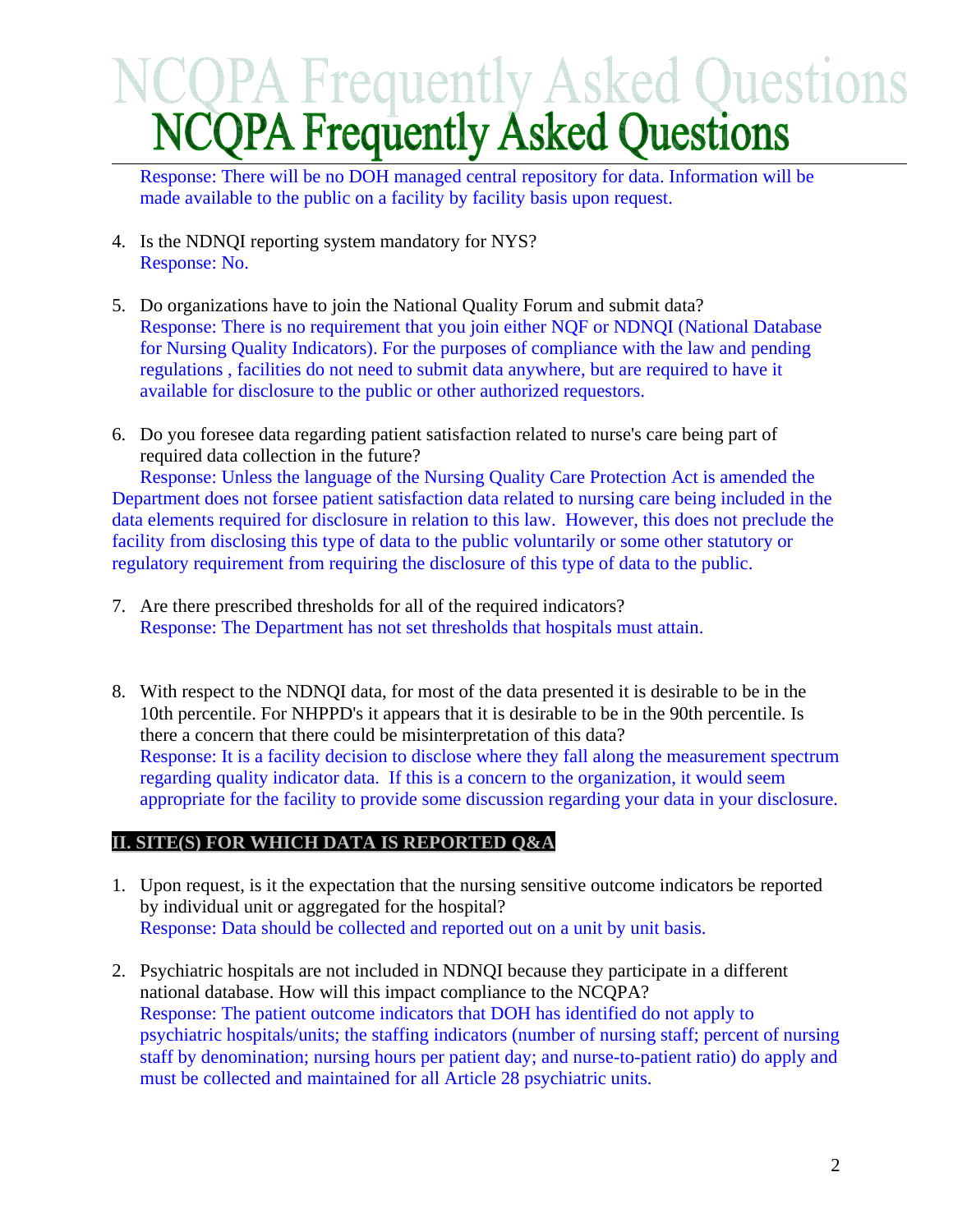- 3. Does the NCQPA apply to ambulatory episodic care areas (E.g. a catheterization lab)? Response: Refer to the grid that was attached to the DAL to answer questions of this type. The grid identifies that several of the staffing indicators apply but that none of the patient outcome indicators apply.
- 4. Does the new law cover Diagnostic and Treatment Facilities with an operating certificate under Article 28? Response: The new law does apply to D&TC's however the Department's March 1st letter applies only to hospitals. The implementation of the law for D&TC's has been delayed until such time as the Department can work with representatives of the D&TC community and identify nursing sensitive quality indicators appropriate to these settings.
- 5. Does this Act apply to skilled nursing facilities? Response: Yes, this law applies to all Article 28 facilities. The Office of Long Term Care is managing the implementation of this law for LTC facilities. The OLTC is planning to distribute a Dear CEO letter providing LTC facilities with guidance regarding implementation of this law in the near future.
- 6. How do we present data for patient units that do not collect patient days (i.e., ER, Ambulatory Surgery)? Response: Units that do not have patient days, i.e. the ED, ambulatory services, etc., cannot calculate NHPPD but should disclose the numbers and percentages of staff.
- 7. If a hospital is a Critical Access Hospital with swing beds, which population and unit type would that be considered? Response: It would most likely be a critical access unit. The definition of a critical access unit is a mixed acuity unit  $(>10\%$  of patients of a different type) in a CAH. On the grid it is listed under adult, but it is ok if you have some pediatric patients as well.

# **III. TIME FRAME/FREQUENCY FOR REPORTING Q&A**

- 1. When data is requested, what period of time should be included in the disclosure data? (E.g. One quarter? One year?) Response: All indicators, except CLABSI, are to be collected monthly and aggregated into a quarterly report of data for each individual unit within each facility. Central line infection data disclosed should be the most up-to-date annual information reported to the DOH Hospital Acquired Infection Reporting Program. The data disclosed can be a minimum of 3 months or maximum of 12 months but should be no older than 12 months.
- 2. Since NDNQI data is not available until six weeks after the quarter ends, how current must the data be for compliance? Response: Since a significant number of NY hospitals participate in NDNQI, DOH has extended the period of time in which hospitals have to respond to a request for this information to no longer than 60 days—expecting that facilities will provide the information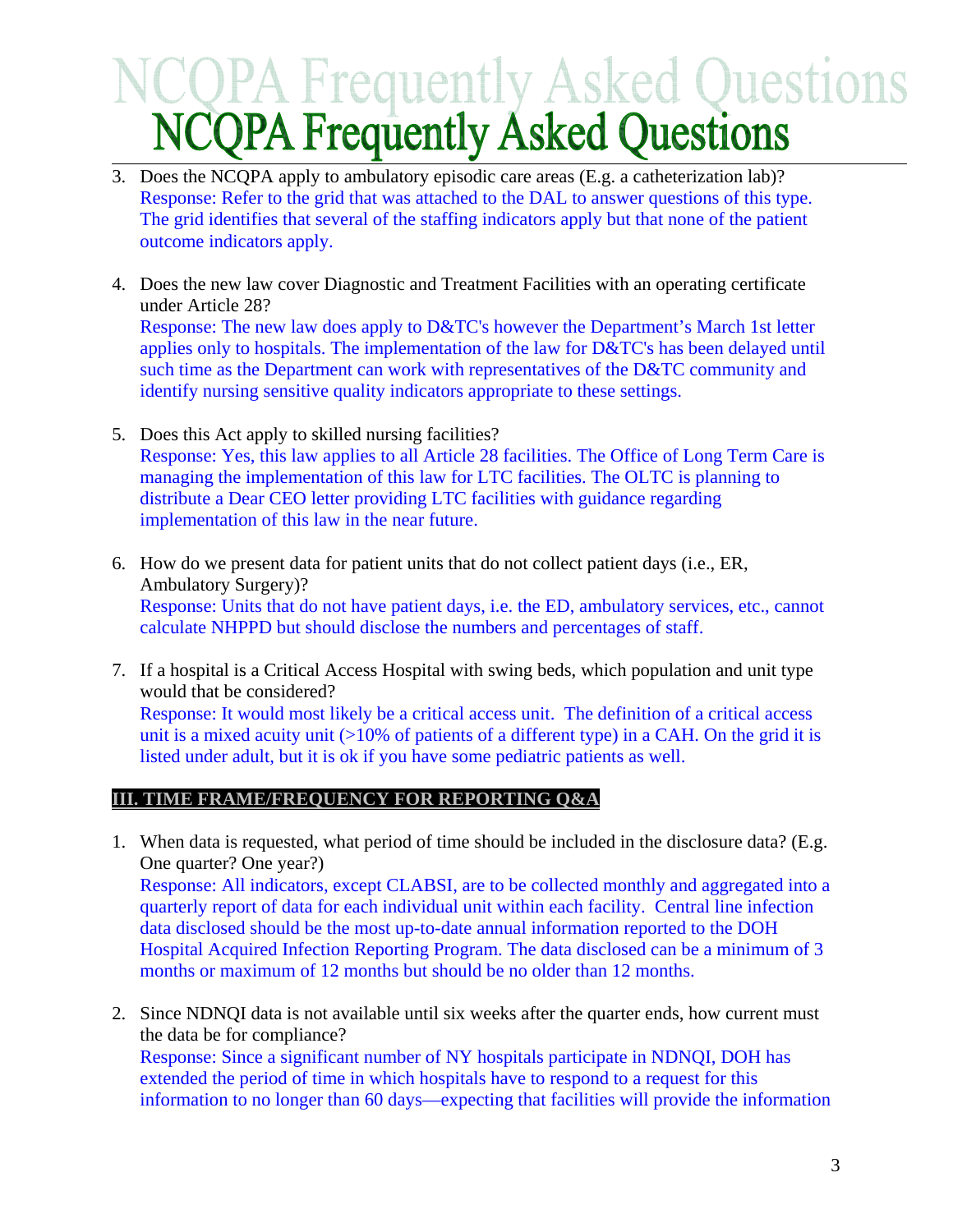to requestors as soon as it is available. Also, it is not necessary to provide the most recent quarter of information. As long as the data is not older than 12 months, it may be disclosed to the requestor labeled with the period of time that it represents.

- 3. Can all measures be aggregated by year, and is it sufficient to give the previous calendar year's numbers? Response: No, it is not acceptable to aggregate all measures by year. Instead, data should be collected monthly, and aggregated into a quarterly report. One to four quarters of information per indicator should be disclosed to requestors.
- 4. If we received a request today, how far back will we need to provide data for? Response: Data provided to requestors should not be older than one year.
- 5. How long will hospitals be required to keep data? Response: There are no statutory or regulatory requirements regarding how long facilities need to keep quality data. However, to demonstrate compliance with the requirements of the law, a retention period of two years would be recommended.
- 6. Are we required to provide data for the prior 12 months if we had not been collecting all of the measures? In other words, is the intent that we must go back and re-create historical data during the 3 month window? Response: We would expect that if you had been collecting this data, that you would disclose 3-12 months/1-4 quarters worth of data to a requestor. If your facility had not been collecting the indicator(s), facilities can take up to three months to establish their systems and
	- processes to collect and analyze the data, and up to 60 additional days to provide the information to the requestor.
- 7. Is the timeframe for data disclosure a full calendar year e.g. 2009 or a rolling 12 months? Response: Requestors should not be provided with data that is older than one year; therefore the 12 months would be a "rolling 12 months." However, a full year of data is not required to be disclosed – a minimum of 3 months would meet the requirements of the law.

# **IV. REPORTING OF COMPLAINTS Q&A**

- 1. Many complaints and resultant Statements of Deficiencies are unrelated to nursing care. Do the disclosure requirements under this law mean that non-nursing related complaint findings must be disclosed to members of the public upon request? Response: Complaint-related information that must be disclosed as a result of this new law is not limited to nursing related complaints. Complaint information that should be disclosed upon request should be analogous to the complaint information posted on the DOH hospital profile at http://hospitals.nyhealth.gov/.
- 2. When are DOH findings "discoverable" to the public under this law? Is it when the Statement of Deficiencies is issued or when the Plan of Correction has been accepted?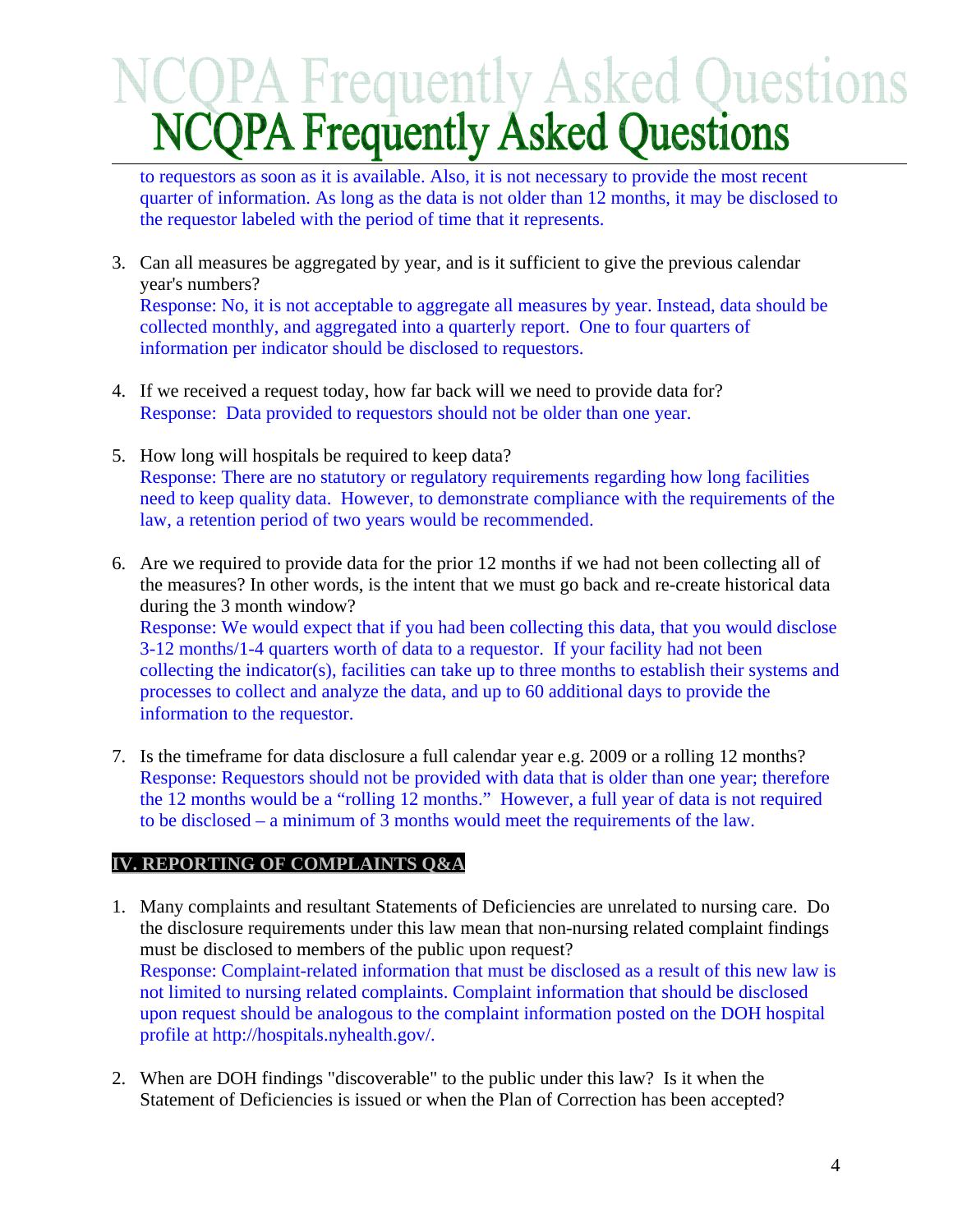Response: At this time, it is DOH policy that a Statement of Deficiencies can be released to the public once it has been issued to the regulated entity.

- 3. Does the nursing care indicator data need to be posted, or just provided to a patient at their request? If it does need to be publicized, where does it need to be posted? Response: The Department is not requiring that the information be posted—only made available upon request. It is up to each facility whether it chooses to make the information available in other ways.
- 4. Could you please clarify what information is expected for final outcomes of complaints and survey citations? Is the Department looking for outcomes only? Response: Yes, outcomes of complaints and surveys are equivalent to content posted on the DOH Hospital Profile page for your facility. Since DOH has not yet caught up with posting all of the outcomes of complaint or survey findings, the information you provide to requestors, may be more up to date than what is on our website at the time of the request.

# **V. INDICATOR-SPECIFIC Q&A**

## *A. Falls with Injury Rate:*

- 1. With regard to the "Falls with Injury" quality indicator, does that include bruises, abrasions, skin tears, and lacerations? Response: DOH has determined that the numerator of "falls with injury" includes the NDNQI/NQF definition of falls with an injury level of moderate or greater severity.
- 2. Can you please clarify the numerator and denominator measures for the "Falls with Injury" quality indicator in terms of data collection? Response: DOH is using the NDNQI/NQF definition which is consistent with the DAL, that is, number of falls with injury/number of patient days per unit per calendar month.
- 3. If a facility already submits Patient Falls Indicators to NDNQI, can it use the injury rate from the report to meet disclosure requirements? Response: Yes.
- 4. Falls with injury levels and hospital acquired pressure ulcers are submitted to NDNQI by unit type (E.g. med/surg). When this data is requested under the NCQPA, are facilities expected to provide it in the same format, since aggregate hospital data is not provided back to us by NDNQI?

Response: Data should be collected and reported out on a unit by unit basis. It might be of assistance to the public if facilities grouped their unit data by type of unit, i.e. medical, surgical, etc.

5. Are pediatric encounters excluded from the fall measures for compliance with the NCQPA as in the NDNQI database?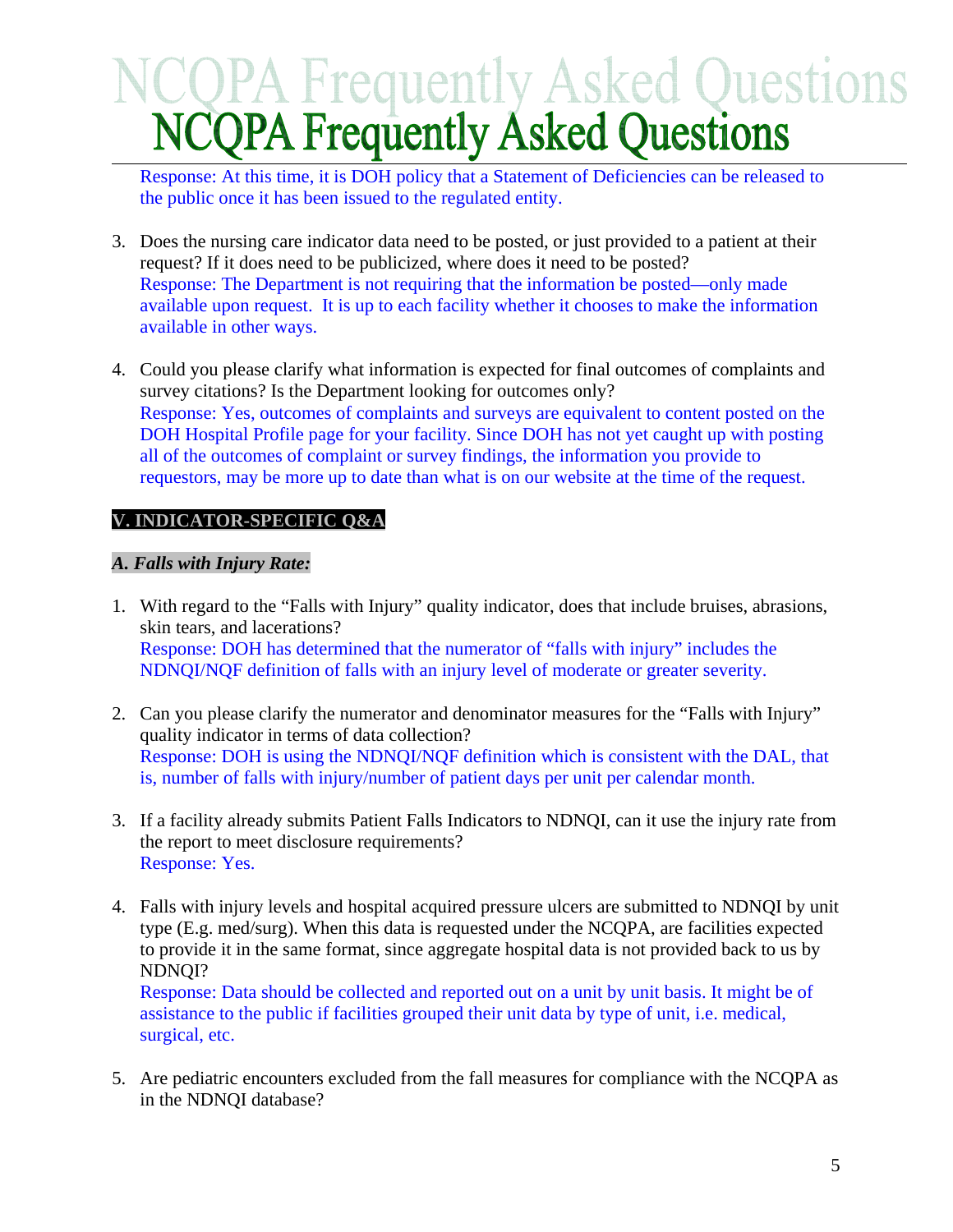Response: Yes, this information can be found on the unit grid attached to the DAL.

6. Do employee assisted falls count in the numerator for the falls rate? Response: A fall is an unintended descent to the floor—with or without assistance. Both assisted and unassisted falls would be included in your denominator. It is the outcome of the fall that counts regarding whether or not it is included in the numerator. The NDNQI/NQF definition of falls with injury includes all documented patient falls with an injury level that ranges from minor through death. For the purposes of NCQPA reporting, the numerator should be number of falls with an injury level of moderate or greater.

## *B. Pressure Ulcer Rate:*

- 1. For Hospital Acquired Pressure Ulcers (HAPU), is the rate to be determined for the whole facility or by each unit? Response: Each unit.
- 2. What numerator is to be used to calculate pressure ulcer quality indicators? Response: The number of patients with HAPU stage 2 or above.
- 3. Are unstageable ulcers included in the numerator? Response: Yes, unstageable pressure ulcers are included in the numerator.
- 4. Is the measurement for HAPU an incidence or a prevalence rate? Response: It is a measure of the number of patients that have a HAPU stage 2 or above on the day that you do the measurement over the number of patients that you examined for pressure ulcers that day. This is generally referred to as a prevalence measurement but NDNQI has recently started to refer to this measurement as a "point-incidence."
- 5. Currently NDNQI does not benchmark pediatric pressure ulcer prevalence and incidence. Do you recommend using their tool monthly and keeping that data as an internal benchmark anyway? Response: The Department is not requiring that facilities provide requestors with benchmarking data for pediatric HAPU.
- 6. Is the pressure ulcer prevalence rate multiplier 100 or 1000? Response: Pressure ulcer prevalence is measured by calculating (as a percentage) the number of patients with HAPU of stage 2 or greater by the number of patients that you evaluated for the presence of pressure ulcers. For example: Unit 3C found 2 patients with stage 2 HAPU and they looked at 20 patients;  $2/20=0.1$ ; 0.1 X 100= 10%.

## *C. Infections:*

1. Are facilities required to collect data on ventilator-associated pneumonia and catheter associated urinary tract infections, and report on those data, under this law?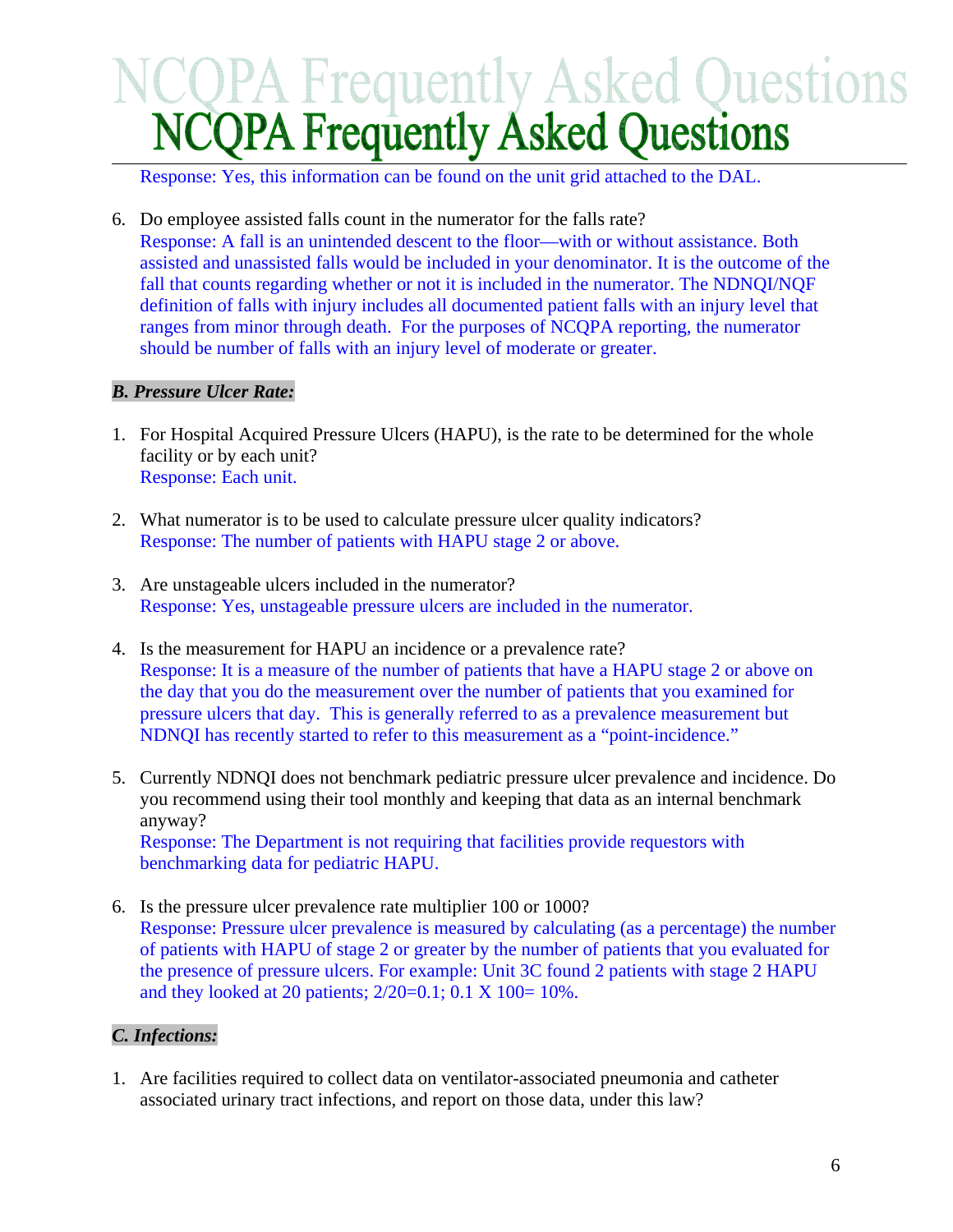Response: The Department has deferred the requirement to collect and report on these indicators until the measurement of these indicators is standardized.

- 2. If the ICU staff report central line associated blood stream infections to the CDC through NHSN, how does this get posted to the DOH hospital profile? Response: Hospitals report their ICU central line bloodstream infection data to NHSN where DOH HAI program staff access and review it. This new law does not require you to change the process that you have established to do this.
- 3. What NICU level is included in the central line associated blood stream infection requirement? Response: Level III/IV Critical Care—see DAL attachments.
- 4. How often are we expected to report the rate for infections under the NCQPA? Response: All indicators, except CLABSI, are either collected monthly and aggregated quarterly. Central line infection data should be reported/disclosed as it is reported by the DOH's HAI Program.

# *D. Nurse Staffing:*

- 1. Does staffing information and other measures applicable to multiple units have to be broken down by facility, unit, or unit type? Response: Data should be collected, aggregated and reported out on a unit by unit basis. It might be of assistance to the public, if facilities grouped their unit data by type of unit, i.e. medical, surgical, etc. when disclosing requested information.
- 2. Can you please provide a definition for "nursing units"? Response: Nursing unit is defined in the information provided at The Joint Commission website at http://www.jointcommission.org/PerformanceMeasurement/MeasureReserveLibrary/nqf\_nursing.htm and the grid attached to both the March 1<sup>st</sup> and March 10<sup>th</sup> DALs identifies which indicators are applicable to which units.
- 3. Does the staff mix nursing quality indicator refer to FTEs or is this a head-count? Response: For this measure, it would be number of RN, LPN and UAP positions whose jobs are at least 50% direct patient care worked per day, aggregated into a monthly and quarterly report for each hospital unit. Unit numbers should include float and/or agency staff providing care.
- 4. How is acuity and case mix defined? Response: Generally acuity is a determination of the patient's need for care—expressed along a continuum. Case mix is a term that is usually used to describe the "mix" of levels of care of the patients on a unit or in a facility.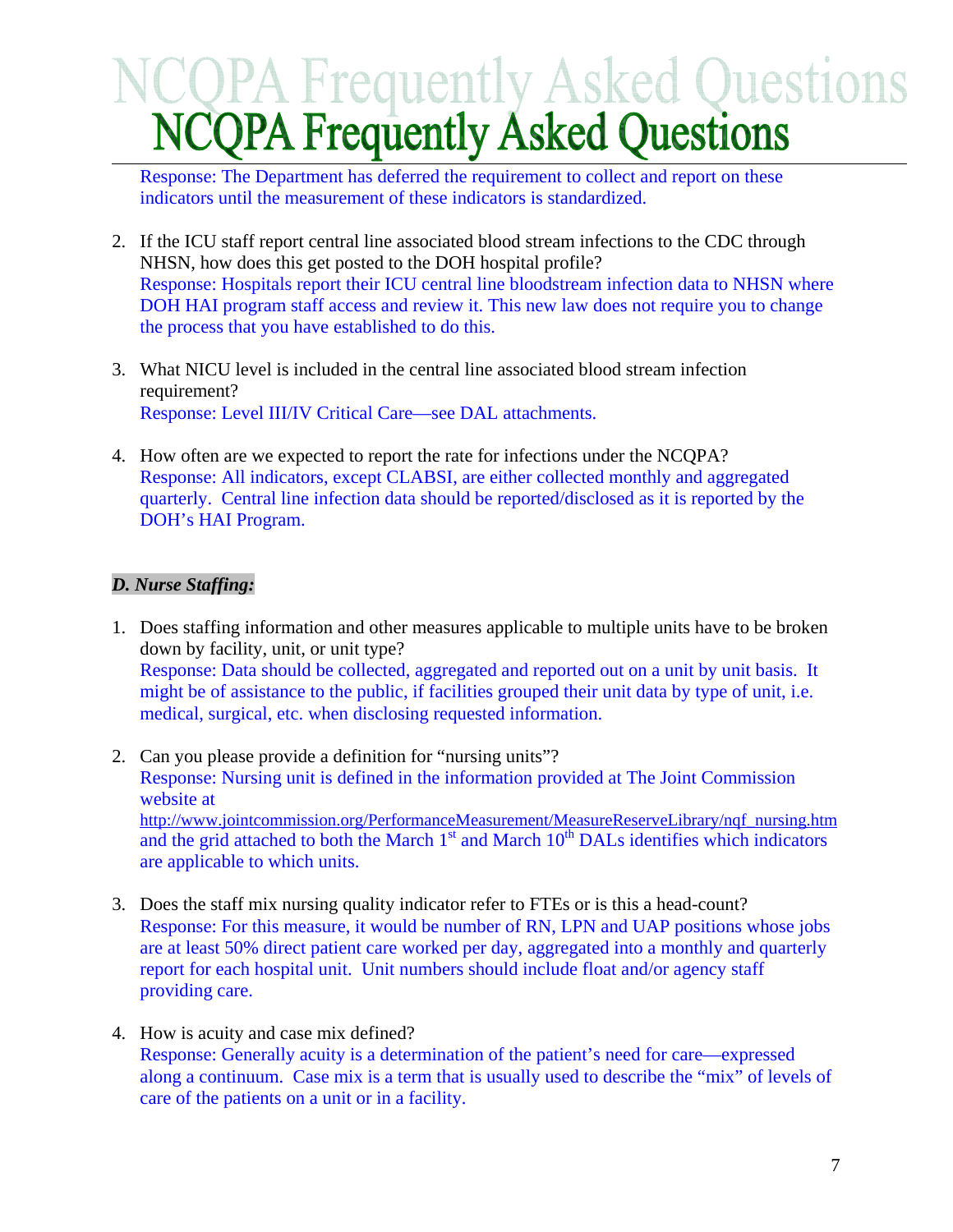- 5. There is not a formal acuity system in place that will generate/guide staffing. What does the Department suggest? Response: Whatever system(s) or process(es) your facility uses to determine patient care needs and how you will meet those needs with staffing is what should be included in your disclosure of nursing quality indicator data to requestors.
- 6. Is it sufficient to maintain the staffing data quarterly? Response: Staffing indicators should be aggregated monthly.
- 7. How is "Direct Care Provider" defined?

Response: Direct care employees are those whose position includes 50% or more direct patient care responsibilities. Direct patient care responsibilities are hands-on patient centered nursing activities, including but not limited to: medication administration, nursing treatments, nursing rounds, admission, transfer, discharge activities, patient teaching, patient communication, coordination of patient care, documentation, treatment planning. Excluded employees include those that are not unit-based, i.e., not listed on the unit payroll, nonpermanent employees, and those whose primary responsibility is administrative in nature.

- 8. In working with a staffing plan in a critical access hospital, the resources needed are sometimes not readily available. Please provide clarification. Response: The Department is requiring that nursing staffing information made available related to the NCQPA is "actual" staffing data, i.e. numbers of staff that actually provided care, not the numbers of staff that you had planned on providing care.
- 9. Is there a specific designated number of patients per nurse requirement? Response: This law does not mandate staffing ratios.

# *E. Nursing Hours:*

1. Will we be reporting a rate for the nursing care hours per patient day using a multiplier of 1000?

Response: NHPPD includes 2 measures:

- (1) RNHPPD calculated as the total number of productive hours worked by RNs with direct care responsibility during a calendar month/patient days per unit during same month.
- (2) NHPPD calculated as the total number of productive hours worked by RNs, LPNs and UAP with direct care responsibility during a calendar month/patient days per unit during same month.

Each indicator is reported out as a ratio. For example RNHPPD: 20 RNs work 8 hrs each on March 15th/24hr period on unit  $2B = 160$  RN hours. Patient days would be the calculated pt days (most likely taken from census) for that day, i.e. 20 patient days. Your calculation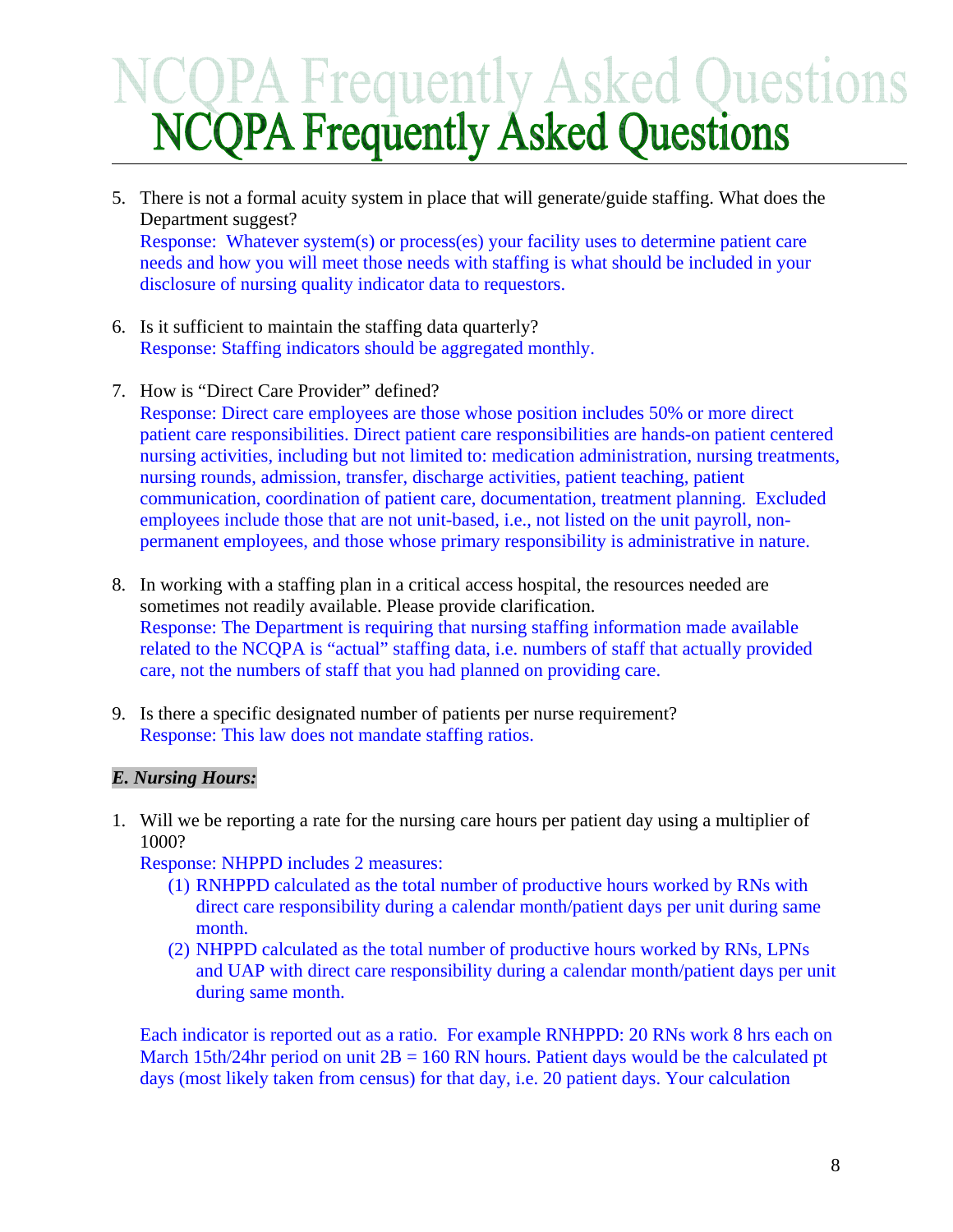would be-->160 RN hrs/20 patient days =8 RN hours of care per patient day for this unit. The same process would be used for the NHPPD.

2. Do nursing care hours need to be calculated for one 24 hour period, or should it be aggregated over several months? Response: Information regarding RN and NHPPD need to be collected from the daily numbers and aggregated monthly and quarterly for each individual unit.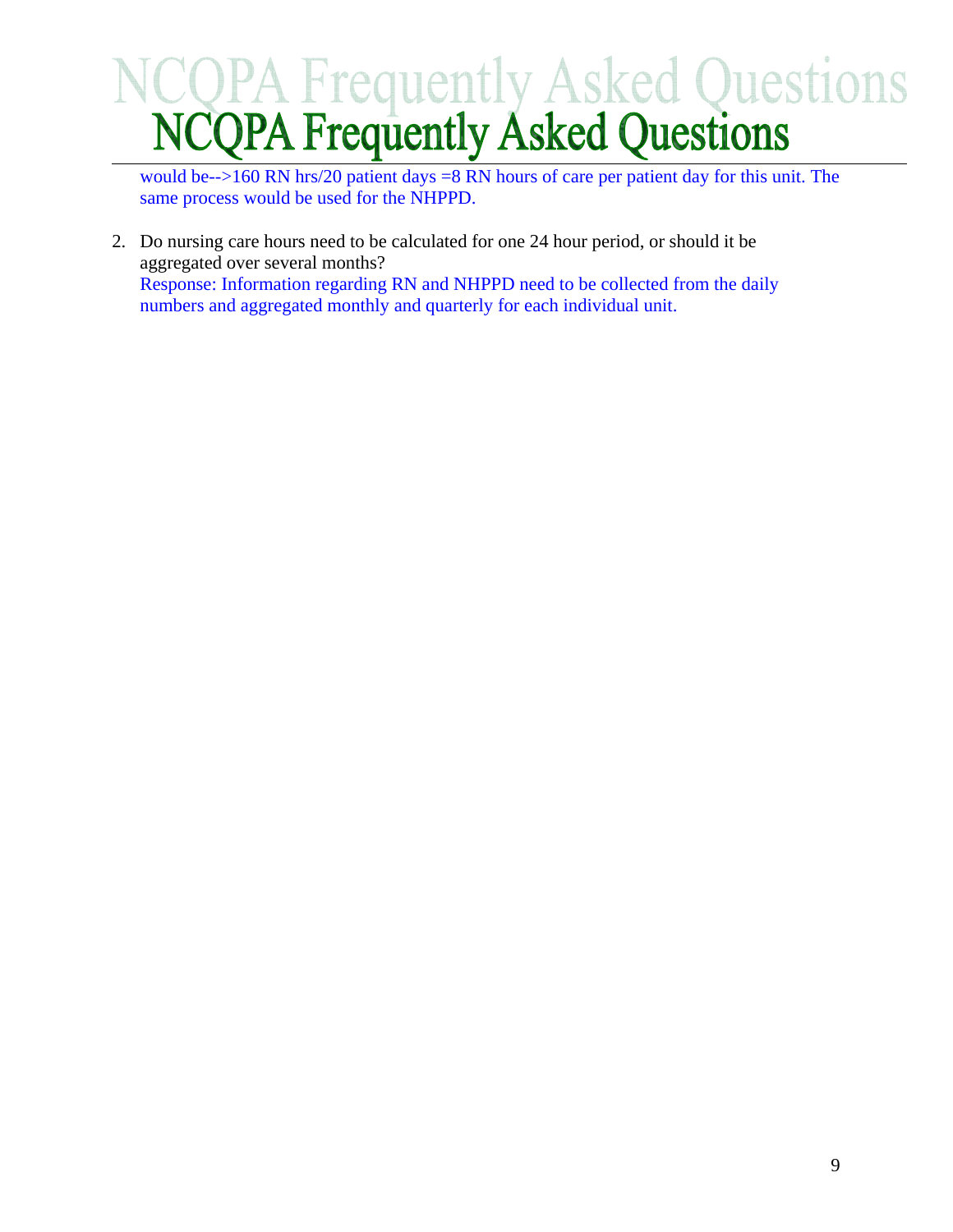# **Nursing Quality Indicator Measurement Matrix and Definitions for Hospitals**

|                    | 04/16/2010                                                                               |                                                                                                     |                                   |                                                                                                                                                      |                                                                                                                                                                                                                                                                                                                            |                                                                                                                                                                                                                                                                                                                                                                                                                                     |  |  |  |  |
|--------------------|------------------------------------------------------------------------------------------|-----------------------------------------------------------------------------------------------------|-----------------------------------|------------------------------------------------------------------------------------------------------------------------------------------------------|----------------------------------------------------------------------------------------------------------------------------------------------------------------------------------------------------------------------------------------------------------------------------------------------------------------------------|-------------------------------------------------------------------------------------------------------------------------------------------------------------------------------------------------------------------------------------------------------------------------------------------------------------------------------------------------------------------------------------------------------------------------------------|--|--|--|--|
|                    | Indicator                                                                                | Numerator                                                                                           | Denominator                       | Details                                                                                                                                              | <b>Example Data</b>                                                                                                                                                                                                                                                                                                        | <b>Example Calculations</b>                                                                                                                                                                                                                                                                                                                                                                                                         |  |  |  |  |
| 1.                 | Falls with injury<br>rate                                                                | Number of Falls<br>with an injury<br>level of moderate<br>or greater severity                       | Patient days                      | Incidence rate per<br>applicable unit per<br>month aggregated<br>quarterly multiplied by<br>1000.                                                    | 8B had 10 falls w/injury in<br>Jan, 8 in Feb and 12 in<br>March; they had 600 pt days<br>in Jan, 620 in Feb and 578 in<br>Mar.                                                                                                                                                                                             | Jan: $10/600=0.016$ ; multiplied by<br>$1000 = 16.6$<br>Quarterly report:<br>$(10+8+12/600+620+578)1000=$<br>$(30/1798)1000 = 16.68$                                                                                                                                                                                                                                                                                                |  |  |  |  |
| 2.                 | Nosocomial<br>pressure ulcer<br>stage 2 or above<br>rate                                 | Number of<br>patients with<br>facility acquired<br>$pressure$ ulcer $(s)$<br>stage 2 or above       | Number of<br>patients<br>assessed | Prevalence rate per<br>applicable unit per<br>month aggregated<br>quarterly multiplied by<br>100.                                                    | 7A identified 3 pts with<br>HAPU in Jan on a day that<br>they evaluated the skin of the<br>27 pts on this unit; in Feb 5<br>pts w/ HAPU were found<br>among the 32 pts checked; in<br>March 10 pts w/HAPU were<br>identified among the 23 pts<br>evaluated.                                                                | Jan: $3/27 = 0.111$ ;<br>Multiplied by $100 = 11.1$<br>Quarterly report:<br>$(3+5+10/27+32+23)100=$<br>$(18/82)100 = 21.95$                                                                                                                                                                                                                                                                                                         |  |  |  |  |
| 3.                 | Central line<br>associated blood<br>stream infection<br>in ICU patients<br>(CLABSI) rate | Number of<br><b>CLABSI</b><br>(as defined by<br>CDC)                                                | Number of<br>central line days    | Most recent year of<br>available CLABSI data<br>from HAI Reporting<br>Program by type of<br>ICU.                                                     | Data entered into NHSN.                                                                                                                                                                                                                                                                                                    | Most recent year of available<br><b>CLABSI</b> data from HAI<br>Reporting Program by type of<br>ICU.                                                                                                                                                                                                                                                                                                                                |  |  |  |  |
| $\boldsymbol{4}$ . | Number of<br><b>Nursing Staff</b>                                                        | Number of RNs,<br>number of LPNs<br>and number of<br><b>UAP</b> providing<br>direct nursing<br>care | None                              | Mean number of<br>nursing staff by<br>denomination/licensure<br>status providing direct<br>nursing care per day<br>per unit aggregated<br>quarterly. | On 3/1/2010 2C had 6 RNs,<br>2 LPNs & 4 UAP on days; 6<br>RNs, 0 LPNs & 4 UAP on<br>evenings and 4 RNs, 2 LPNs<br>$&$ 3 UAP on nights; totaling<br>31 nursing staff that day;<br>each day has a countable<br>number of positions involved<br>in direct patient care—may<br>include float(s), "sitters" and<br>"travelers". | Monthly: Daily numbers for<br>each group should be aggregated<br>to monthly totals and divided by<br>the number of days in the month.<br>Eg: 17 days have 16 RNs, 15d<br>have 15 RNs, 1d had 18<br>$RNs = (16x17)+(15x15)+(1x18)$<br>$31 = 16.61$ or a mean of 17 RNs<br>per day, also calculate for LPNs<br>& UAP.<br>Quarterly: Three months totals<br>should be aggregated and<br>divided by 3.<br>Report quarterly unit numbers |  |  |  |  |
| 5.                 | Percent of                                                                               | Number of RNs;                                                                                      | Total number of                   | Mean percent per unit                                                                                                                                | Daily, monthly and quarterly                                                                                                                                                                                                                                                                                               | for each group.<br>Monthly: Daily numbers for each                                                                                                                                                                                                                                                                                                                                                                                  |  |  |  |  |